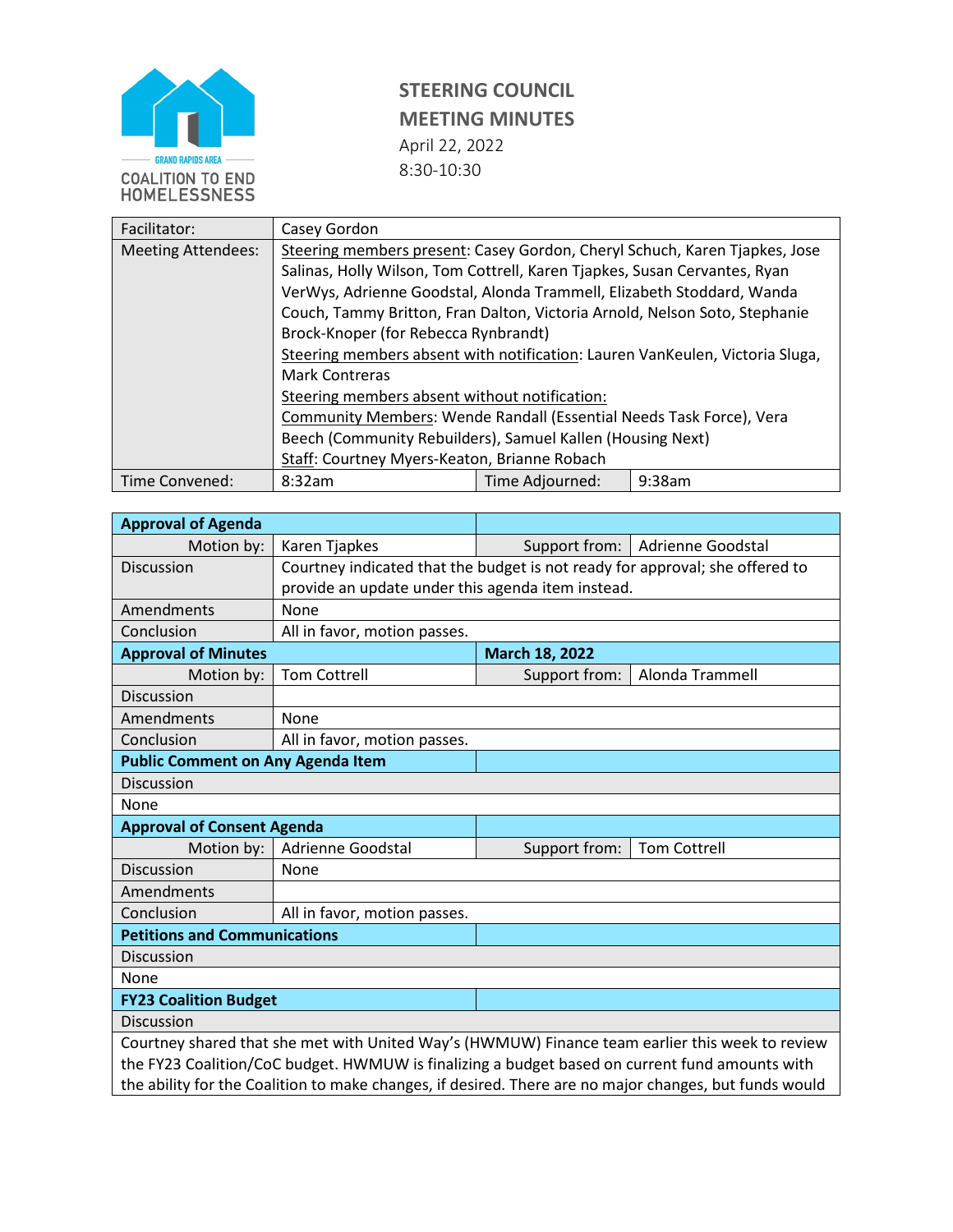

cover separate Program Manager and Administrative Assistant positions which has been established as a need. This change would eliminate the current CoC Associate position.

This budget will be presented to the HWMUW board for approval. Courtney will send the final version to Finance Committee, once available. They will meet, if needed, and a final budget will be brought to Steering Council for approval.

| <b>Action Items</b>                           | Person Responsible | Deadline |
|-----------------------------------------------|--------------------|----------|
| Provide finalized budget to Finance Committee | Courtney           |          |
| <b>Strategic Plan: Q2 2022 Rocks</b>          |                    |          |

Discussion

Courtney indicated that an implementation team (ITM) has been meeting regularly to track progress on Q1 rocks. She shared an update on each of the rocks. Highlights:

- One Q1 rock was to secure funding for one position. Conversations with a prospective funder for the Data Analyst position are ongoing.
- Identifying systems for data sharing is a rock and ITM recently discussed the need to tie this rock to annual priorities. Potential systems include health, criminal justice, and education. Fran noted that much of the data the Coalition reviews is reported to HUD. She wondered if this rock could lead to tracking additional community data points. Courtney noted there may be different ways of getting community data; this ties into the Coalition's desire to hire a Data Analyst to use community data for storytelling and in developing strategies to reach functional zero.
- Tom asked if data-sharing for the FUSE initiative connects with the data sharing rock. Courtney noted that this may have been the intent when the goal was developed, though she hopes to identify systems that will engage with two-way data sharing to benefit multiple systems. Cheryl wondered if Data Analysis Committee could determine additional data points for focus. Courtney noted that staff capacity is limited as has been discussed. She feels this is important and requires investment. Cheryl agreed and hopes efforts to build staff capacity will help bring the goal forward.
- Progress was made towards several Q1 rocks which were shifted or updated as Q2 rocks:
	- $\circ$  Development of a recruitment strategy was moved into Q2 as it is contingent on survey results which are forthcoming
	- o There were staff changes with partners leading the Advisory Council work so progress was paused; scheduling the first meeting is carried over as a goal for Q2
	- $\circ$  Courtney is working with a consultant to develop an annual brief and plans for it to be finalized and published in Q2
	- $\circ$  An implementation plan for Coordinated Entry (CE) redesign is in progress; the hope is to have a final plan next month or two.
	- $\circ$  There was a Q1 rock around resource capacity. ITM discussed the need for capacity to fulfill this rock. It was reframed to identify a framework for a coordinated community response for prevention which aligns with ongoing discussions around the end of CERA.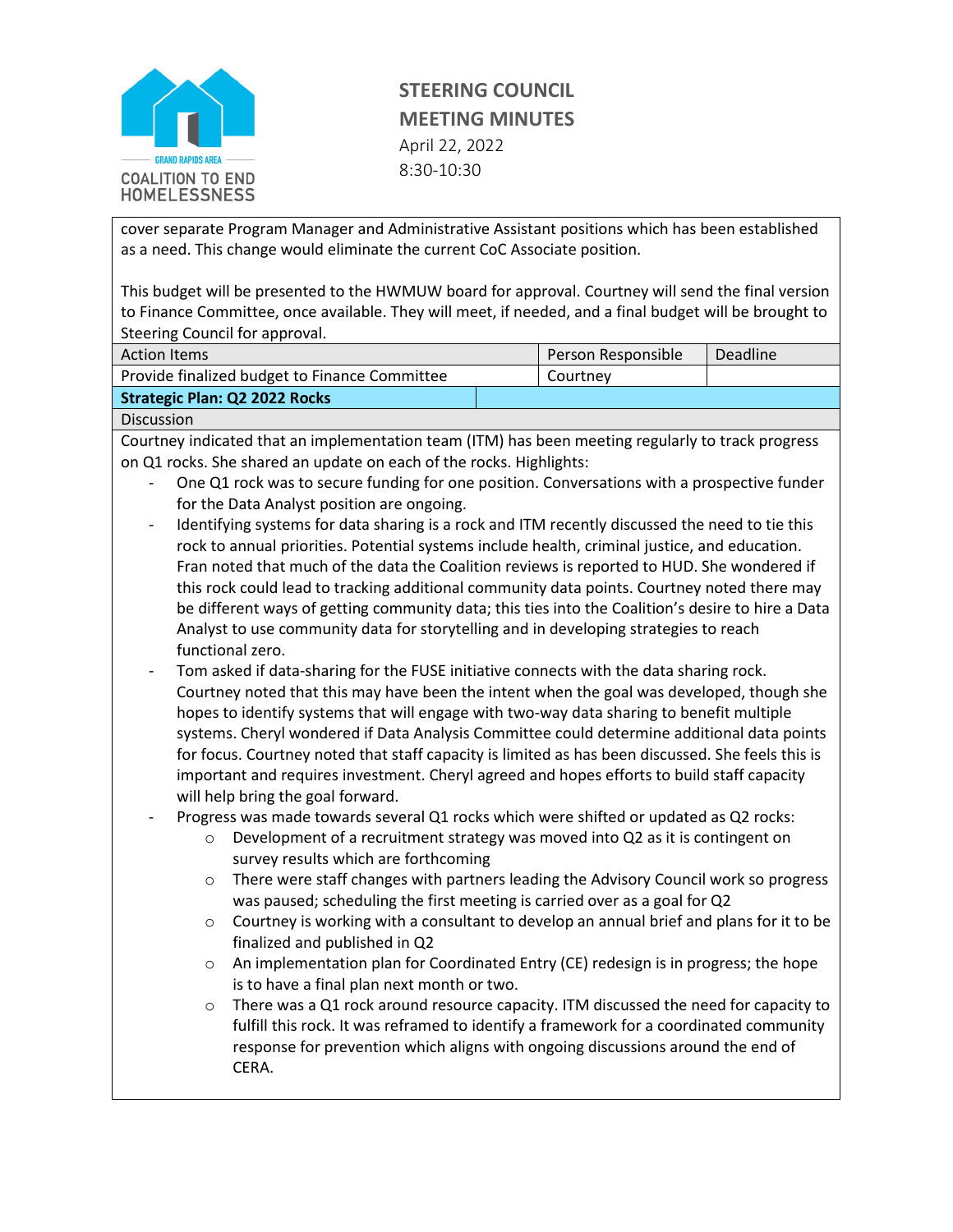

Courtney presented additional draft rocks that were developed for Q2. These include:

- Establishing a process timeline and milestones to reach functional zero for families, chronic, and youth. This is mostly in place for families through the family functional zero work and an upcoming Built for Zero convening should help finalize a timeline for those experiencing chronic homelessness. Both processes will then serve as a basis for a youth process/timeline.
- The Michigan Racial Equity Strategic Plan work will help meet some of the Coalition's goals around race and equity. The guiding team (CERT) will be meeting soon. If someone who is part of CERT wants to be involved with ITM, let staff know

Staff will bring final rocks back next month and update Steering if any rocks are added. Annual priorities and progress can be discussed in May as well.

Ryan asked for background on the CE redesign process. Courtney suggested relying on minutes from past minutes when the Council asked CE Committee to develop a proposal. Staff can share the presentation document from that meeting which provides historical context.

Fran asked about the role of Steering Council in assessing CoC programming efficacy related to community need. Courtney indicated that this is part of the funding review process which is being updated. A draft will be brought to Steering Council. Courtney reviewed how community need is identified for different funding sources. Casey noted that this topic also may connect to prevention services and developing a baseline which may help reveal needs and other sources.

| <b>Action Items</b>  | Person Responsible | Deadline |
|----------------------|--------------------|----------|
|                      |                    |          |
| <b>Fiduciary MOU</b> |                    |          |

Discussion

The Coalition enters into an MOU with Heart of West Michigan United Way (HWMUW) for fiduciary services. An updated draft of the MOU was included in the agenda packet. The section around Coalition role and responsibilities was added upon request from HWMUW. Additional minor changes were recommended by Executive Committee.

Tom asked how changes impact responsibilities of Steering Council members. Courtney indicated that the need for match funds has increased over years. Previously, before match funds were covered by HWMUW. This update puts the responsibility on the Coalition and Steering could help identify sources that could be used as match (in-kind and cash). In addition, HWMUW administrative responsibilities increased due to COVID funding. HWMUW has indicated they will provide services but need to support staff time spent on required responsibilities.

Staff will change the date range to the appropriate to 1 year time frame. **Tom motioned to adopt the MOU as written with the date change as discussed. Elizabeth seconded. All in favor, motion passes.** 

| <b>Action Items</b>          | Person Responsible | Deadline |
|------------------------------|--------------------|----------|
|                              |                    |          |
| <b>Funding Appeal Policy</b> |                    |          |
| <b>Discussion</b>            |                    |          |